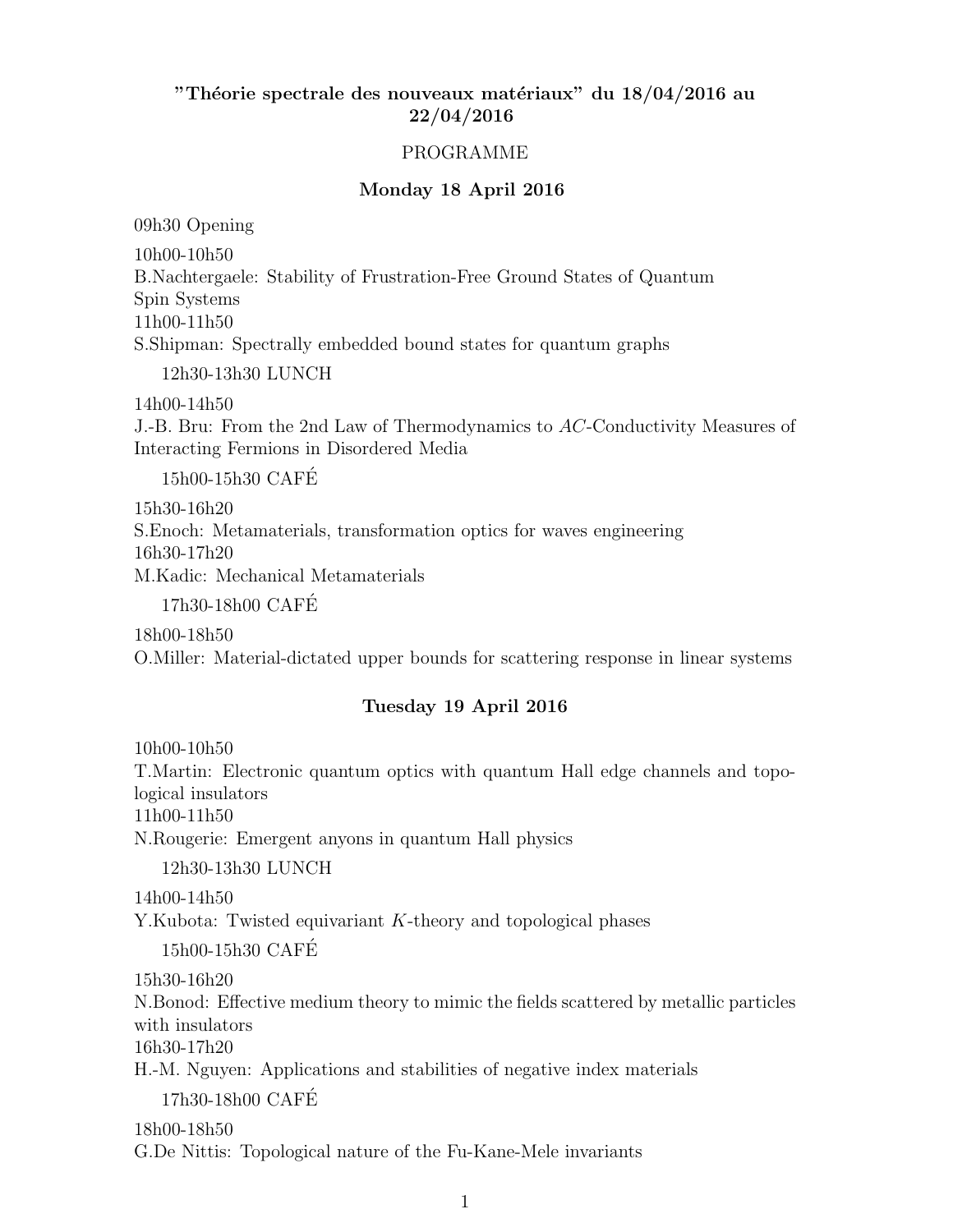### Wednesday 20 April 2016

10h00-10h50 H.Neidhardt: Scattering matrix and Dirichlet-to-Neumann maps 11h00-11h50 A.Welters: Analyticity of the Dirichlet-to-Neumann Map for Maxwells Equations in Passive Composite Media

12h30-13h30 LUNCH

#### Thursday 21 April 2016

10h00-10h50

T.Omori: A discrete surface theory on 3-valent graphs embedded in 3-dimensional Euclidean space

11h00-11h50

S.Matsuo: Gysin maps and bulk-edge correspondence

12h30-13h30 LUNCH

14h00-14h50

A.Figotin: Overdamping in gyroscopic systems composed of high-loss and lossless components

15h00-15h30 CAFE´

15h30-16h20

K.Cherednichenko: Asymptotic behaviour of the spectra of systems of Maxwell equations in periodic composite media with high contrast 16h30-17h20

M.Lein: Rigorous analogies between quantum systems and certain wave equations

17h30-18h00 CAFE´

18h00-18h50

D.Hundertmark: Discrete diffraction managed solitons: threshold phenomena and rapid decay for general nonlinearities